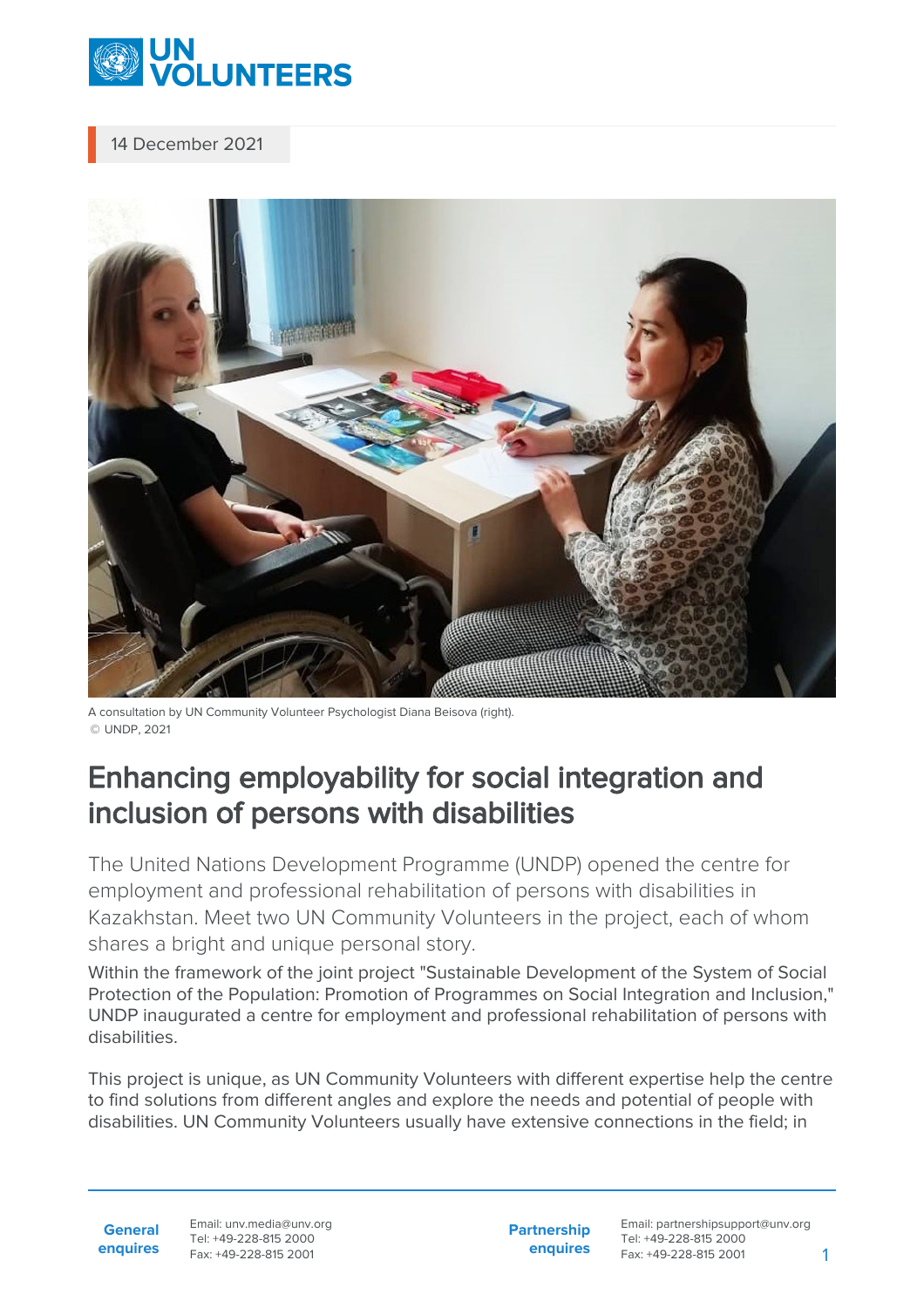

this case, among people with disabilities and their potential employers at the community level. In addition to their professional achievements, they can easily find a common language with everyone and act as part of the given environment. They are always ready to flag issues of the community.

With the support of UN Community Volunteers, the team provides individual plans for project beneficiaries' further rehabilitation, training and employment.



Ainash Imangaliyeva, UN Community Volunteer Legal Advocate, engages with persons with disabilities and their employers. She advocates subsidizing the workplace, quoting the participation of people with disabilities in projects and tax benefits for the employer. She also actively works on documentation.

On the first page of her notebook, she wrote, 'human rights mean freedom and equality for all before the law'. For her, working in the centre enables her to fulfil her motivation to achieve socially significant advances.

**General enquires** Email: unv.media@unv.org Tel: +49-228-815 2000 Fax: +49-228-815 2001

**Partnership enquires**

Email: partnershipsupport@unv.org Tel: +49-228-815 2000 Fax: +49-228-815 2001 2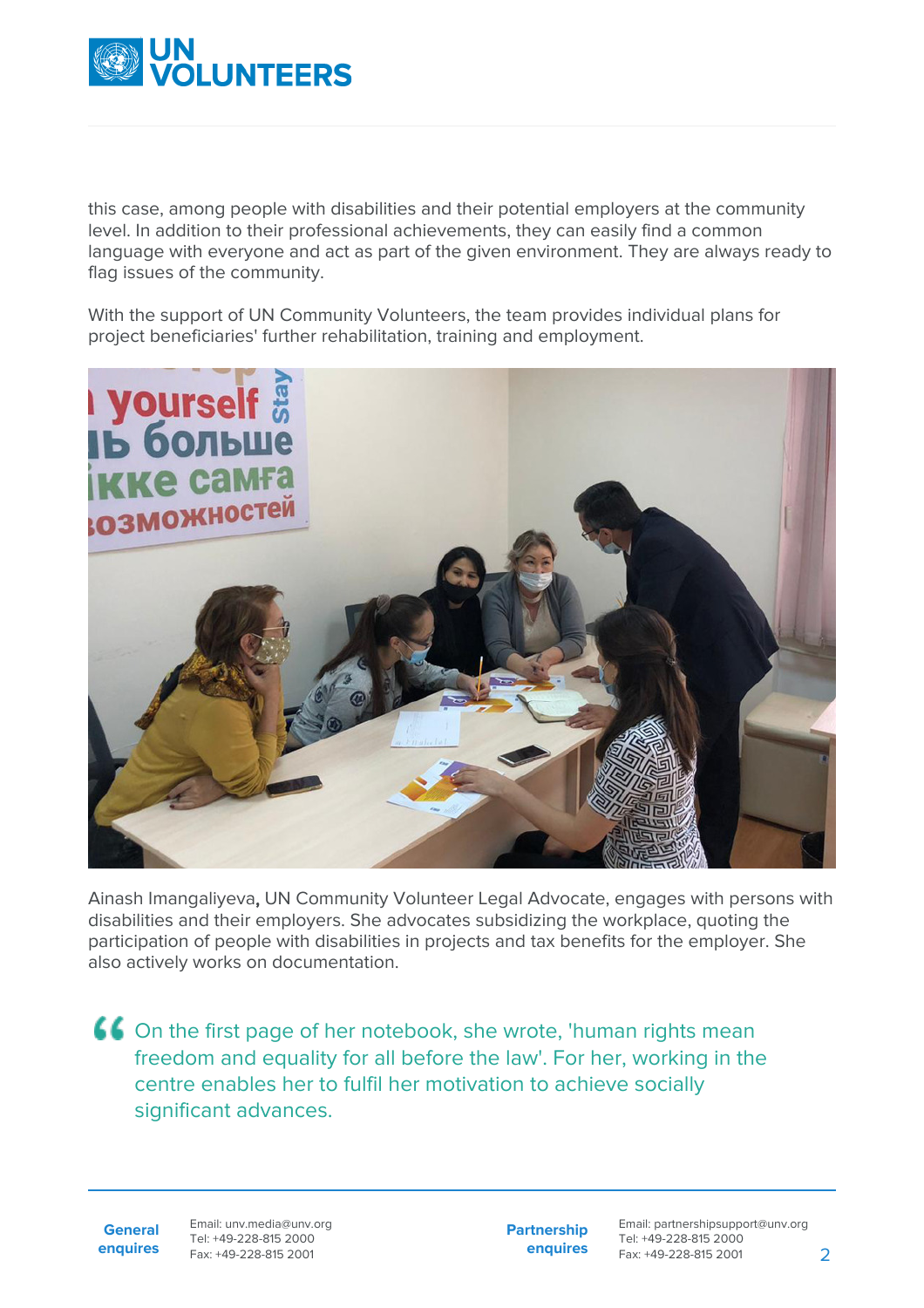

Each client of the center has a special path to get employed. This includes initial acquaintance, work with psychologists, career guidance sessions, selection of a potential job, employment and the following support – all provided by UN Community Volunteers.



Speaking of the work with clients, it is important to highlight the high professionalism and dedication of UN Community Volunteer Counsellor Diana Beisova.

Having been working in the field for many years, she conducts interviews and sessions for the center's clients and their families, as well as individual consultations and art therapy sessions. In addition, during the quarantine period, Diana has conducted training for peer volunteers.

The centre focuses on working with people with the most serious disabilities. In fact, many applicants did not have the opportunity to find stable jobs, as they could not apply due to medical and social limitations in their past. Through a comprehensive approach providing comfortable consultations and conversations, and avoiding the medical and diagnostic narrative, UN Volunteers are trying to support clients in accessing opportunities.

All the UN Community Volunteers working with the centre's clients have strong motivations to work on promoting the rights of people with disabilities. They use their accumulated

**General enquires** Email: unv.media@unv.org Tel: +49-228-815 2000 Fax: +49-228-815 2001

**Partnership enquires**

Email: partnershipsupport@unv.org Tel: +49-228-815 2000 Fax: +49-228-815 2001 3